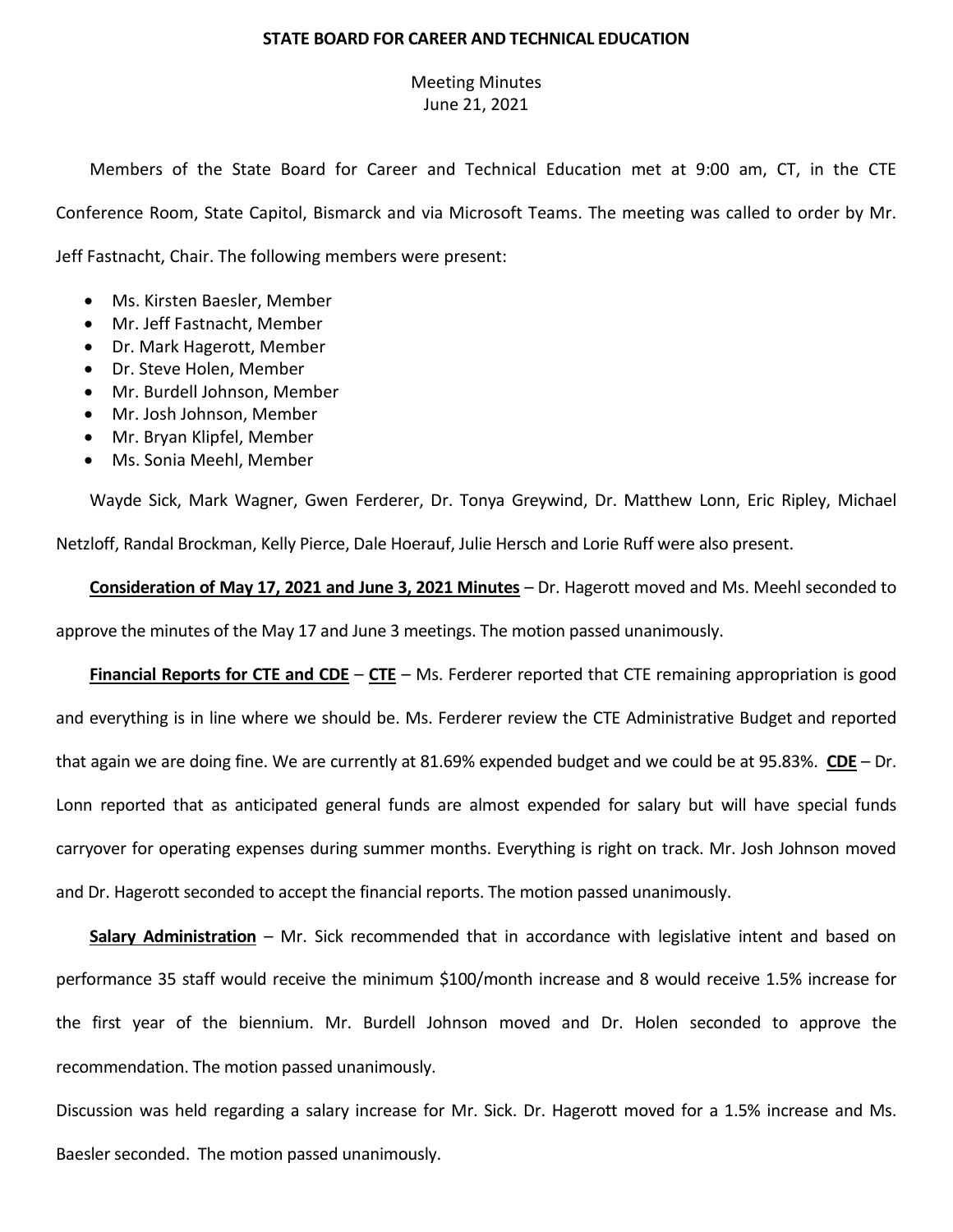**State Director's Report** – Mr. Sick reported that we have two new employees – Dawn Ulmer, Special Projects Manager and Darren Becker, Information Technology Education, Trade, Industry, Technical & Health Sciences Education and Technology & Engineering Education Administrative Assistant. Mr. Sick also reported that Don Fischer, the Technology & Engineering Education Supervisor will be retiring August 4. We have shifted some duties and opened this position as an Information Technology Education and Tech and Engineering Supervisor. HB1478 (Learn Everywhere bill) – Mr. Sick has been serving on the Admin Rules Committee. They will be completing their work soon.

Mr. Sick reported that Legislative Management met on May 18 to discuss what studies they are going to follow. Career & Technical Education statute will be studied and student transportation cost to centers was also added to that study. Mr. Sick will keep Board informed as to what this study will involve.

Mr. Sick attended Quarterly Workforce Development Council meeting May 20. Discussion was on legislative review and next step is to reevaluate sub-committee.

Mr. Sick recorded a podcast with Job Service about CTE and Student Organizations that will be out late summer or early fall. Mr. Sick was also interviewed by Prairie Public radio regarding CTE Center funding.

Mr. Sick attended the Governor's Summit and prerecorded a session with Mr. Hanson, NVACTC CTE Director, on work-based learning.

CTSO State Officer training was last week. This training is held annually and offers a great opportunity for our new officers.

June 18 was the K12 Education Coordination Council meeting discussing subcommittees and their agendas.

Upcoming events - Professional Development Conference will be August 9-11 in Bismarck.

Dr. Lonn reported that the CDE school year does not end until June 30 but reviewed their current enrollment numbers of 15,000 total ND Learners which is about double what they had expected this biennium. Dr. Lonn then reviewed the 2021-2022 CDE Pricing Proposal asking the Board to approve an increase. There is an Instate increase of 6% and Outstate pricing increase of 10%. CDE's budget was reinstated in full from Legislature to keep pricing similar to what it has been. But with the significant increase in enrollment this is not possible for the next biennium. The last rate increase was \$10 in the 2019-20 school year and late last year we needed to request from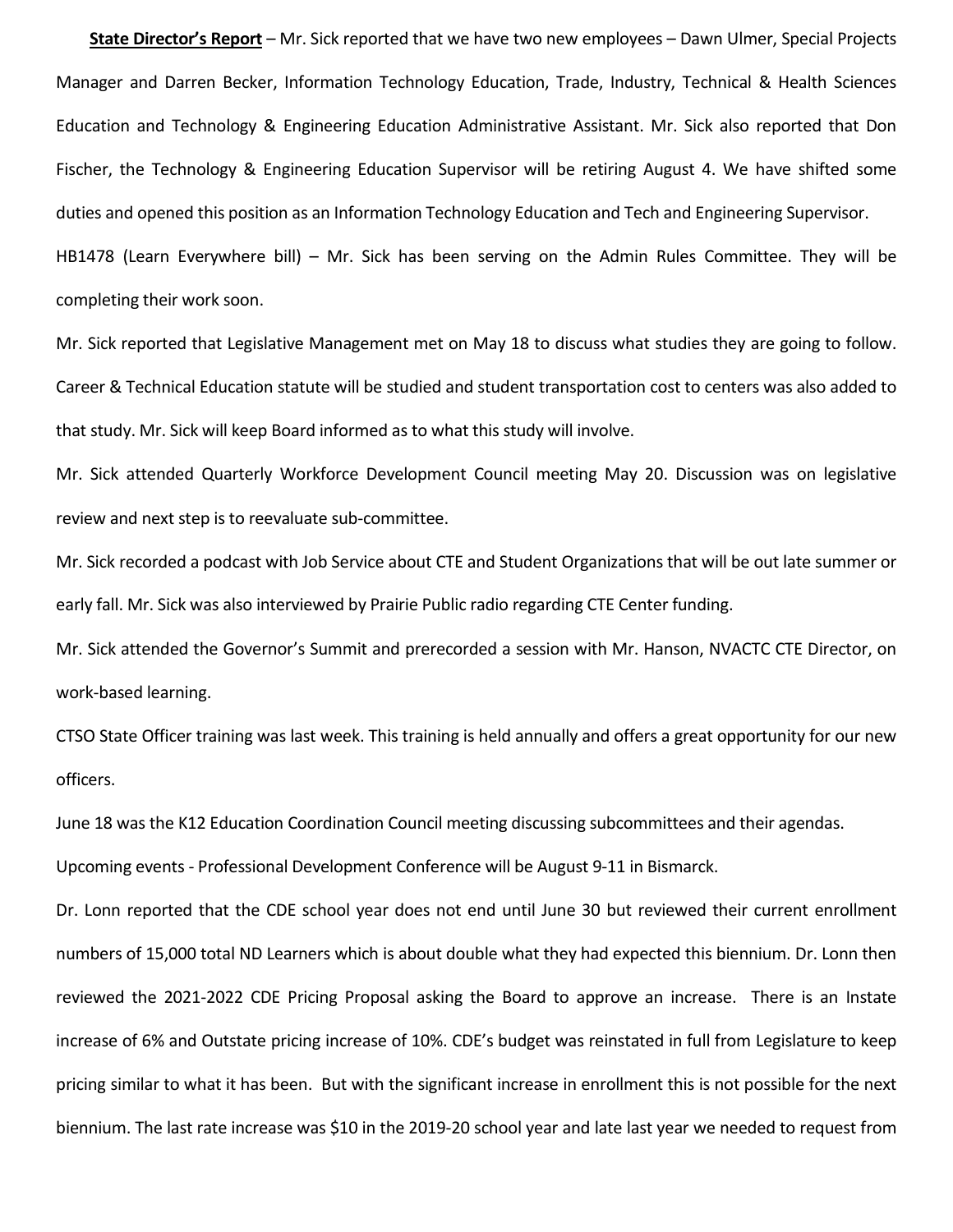the Emergency Commission \$270,000 to handle the increased enrollment at that time. Mr. Burdell Johnson moved and Ms. Meehl seconded to approve the price increase as proposed. The motion passed unanimously.

**CDE Report** – Dr. Lonn reported that they are working with Empoweru, a company out of Minnesota, to provide one-on-one social-emotional support to students through CDE. This could be very beneficial and they could earn ½ credit. Ms. Baesler reported that DPI is looking at some matching fund incentives to school districts that utilize the Empoweru Training.

**Proposed Budget** – **CTE** – Mr. Sick reviewed the Administrative Budget Comparison comparing the biennium from 2015-17 through 2021-23. There are not many changes except for the large jump in Professional Services and Supplies. This is due to RUReady platform that our agency needs to completely cover now that the Bank of North Dakota grant has run out. Mr. Sick then reviewed the Administrative Budget which was reviewed at the May meeting – this being the second reading. This budget reflects both federal and general fund dollars. Next Mr. Sick reviewed for the second reading the new and expanding program requests for fiscal year 2022. These are estimated budgets and reminded the Board that these expenses with be for the next two years and could deplete our new and expanded budget for the biennium. Next the General Fund Projections for the 2021-23 biennium and allocations was reviewed. We will need to monitor our allocations closely as it will be a tight biennium. The final report was Carl Perkins Obligations for Fiscal Year 2022. CTE receives \$5.4 million on an annual basis and Mr. Sick reviewed the allocations of these funds. Mr. Josh Johnson moved to approve the CTE state and federal budget and Mr. Burdell Johnson seconded. The motion passed unanimously. It was then moved by Ms. Baesler to approve the new and expanded program requests and seconded by Mr. Meehl. The motion passed unanimously. **CDE** – Mr. Lonn reviewed the Administrative Budget Comparison for CDE with majority of their budget allocated to salaries and fringes due to the number of instructors needed to provide services. Supplies is another large allocation due to curriculum costs and student information system. Dr. Holen moved to approve CDE budget allocation and Ms. Meehl seconded. The motion passed unanimously.

**Federal Coronavirus Capital Projects Fund for CTE Center Funding Grant Guidance Review** – Mr. Sick made the suggested changes from the June 3, 2021 special meeting and from several reviewers and presented the grant guidance final draft. After reviewing the guidance, a suggestion was made to clarify in the deadline section that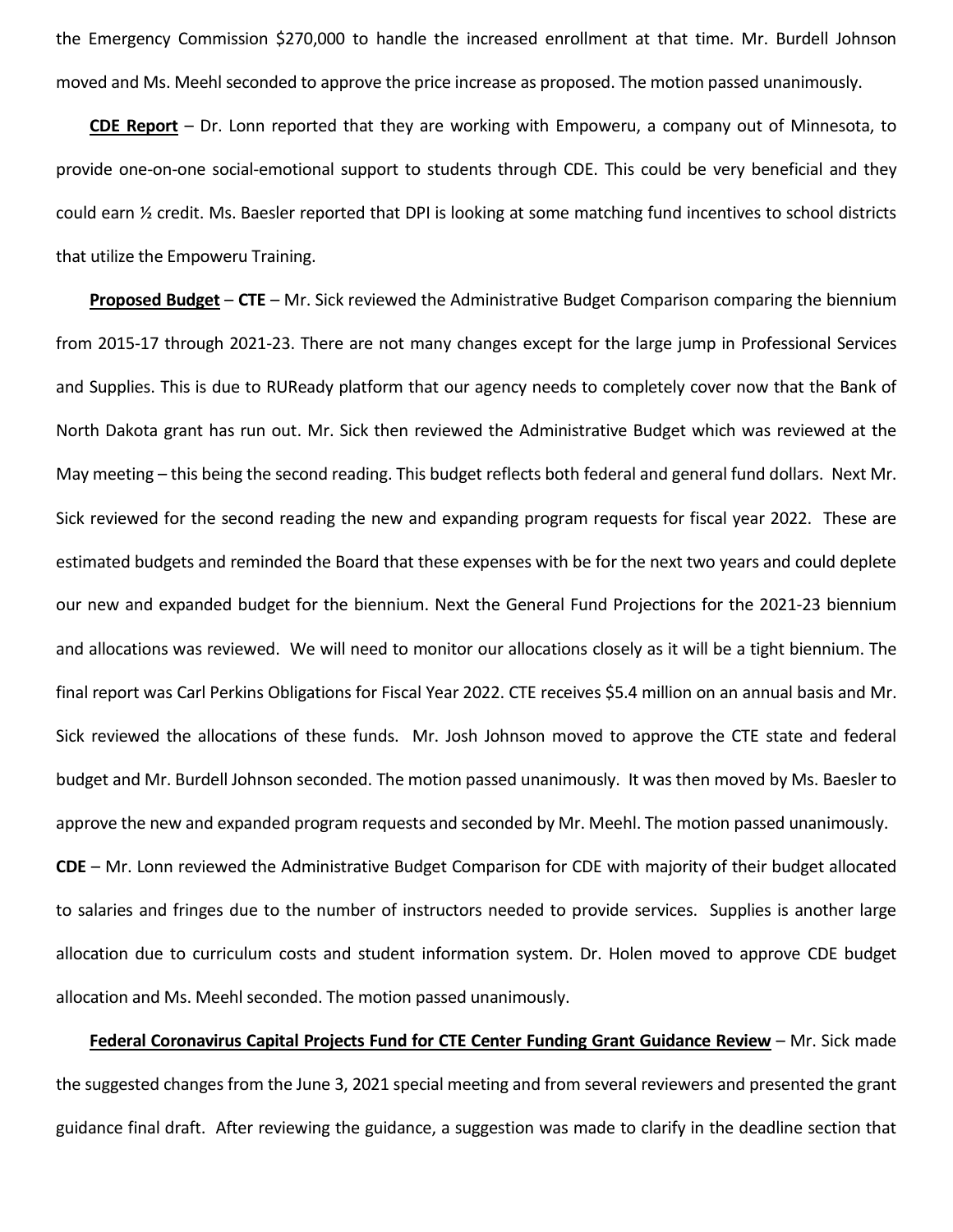any application not funded in whole or part in the initial review that they will be considered for second round without reapplying. After much discussion on deadline dates and legislative intent, Mr. Josh Johnson moved to change the initial timeline date from October 31 to October 1, 2021 and have applications reviewed as a totality. Mr. Klipfel seconded the motion. Mr. Fastnacht called for a vote of the Department will take initial round applications from July 1 to October 1 with allocation not to exceed \$35 million and applications will be reviewed upon receipt from committee and approved at October Board meeting. Vote results were 5 Aye and 2 Nay from Ms. Baesler and Dr. Holen. For the remaining funds application dates, it was moved by Mr. Josh Johnson to have applications due November 1 and review at the December meeting. Vote was unanimous. A suggestion from Dr. Holen was to include funding match description in the guidance to make awareness to applicants. Mr. Sick presented that a private sector reviewer asked to add how they plan to utilize career counselors and/or career advisors. There were no concerns to add this to the guidance.

Mr. Sick reviewed the project ranking sheet that was designed. It was discussed that the Post-Secondary and Workforce Partners area needs a higher ranking than Budget Proposal area. It was decided to change Post-Secondary and Workforce Partners to 30 points and Budget Proposal to 10 points. Ms. Meehl moved and Mr. Josh Johnson seconded approving the grant guidance and scoring rubric with changes as discussed. The motion passed unanimously.

**Approval of Business Education Program State Standards** – Mr. Netzloff presented the Business Education Content Standards packet and advised that this was developed using the National Business Education Association standards that were published in 2020. It was then reviewed by 13 Business Education instructors from North Dakota. Dr. Holen moved to accept the standards as written and Ms. Meehl seconded. The motion passed unanimously.

**Approval of Private Career Schools** – Mr. Netzloff presented the Board with a list of seven private career schools that are renewing their license to operate in North Dakota. They have all submitted an application and meet the requirements for June 30, 2021 to June 30, 2022 renewal. Ms. Meehl moved to approve the recommended 2021-22 Private Career Schools and Mr. Klipfel seconded. The motion passed unanimously.

Mr. Netzloff reviewed the initial, provisional request to operate from the Fargo School of Massage Therapy and